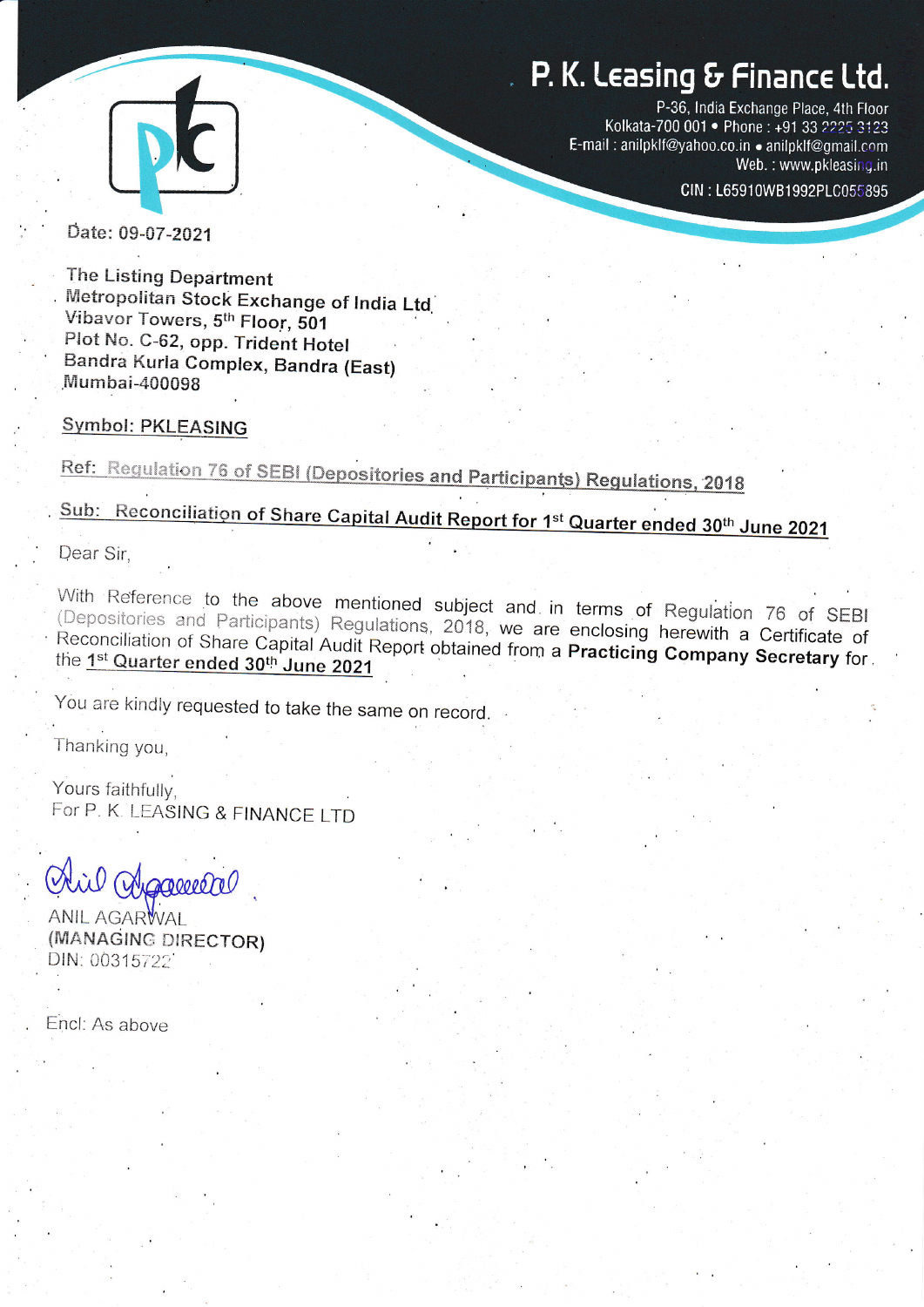## **SEEMA MANGLUNIA PRACTICING COMPANY SECRETARY**

## CS Seema Manglunia

B. Com. (Hons.) FCS.



#### **RECONCILIATION OF SHARE CAPITAL AUDIT**

- 1. For Quarter Ended 30th JUNE 2021
- 
- 
- 
- 5. Registered Office Address : P‐36 India Exchange Place
- 
- 7.Telephone & Fax Nos. : 033 2225-3123
- 
- 9. Names of the Stock Exchanges where the company's securities are listed :1. Metropolitan Stock Exchange of India Ltd
- 
- 2. ISIN : INE 061D01018
- 3. Face Value : Rs 10/‐ per Share
- 4. Name of the Company  $\cdot$  P K LEASING & FINANCE LIMITED
	- Kolkata‐700001
- 6. Correspondence Address : P‐36 India Exchange Place Kolkata‐700001
	-

8. Email Address : anilog and a state of the state of the state of the state of the state of the state of the state of the state of the state of the state of the state of the state of the state of the state of the state of

|                                            |                  | % of Total Issued |
|--------------------------------------------|------------------|-------------------|
|                                            | Number of shares | Cap.              |
| 10. Issued Capital                         | 3110400          | 100               |
| 11. Listed Capital (Kolkata)               | 3110400          |                   |
|                                            |                  |                   |
| 12. Held in dematerialised form in CDSL    | 423850           | 13.63             |
|                                            |                  |                   |
| 13. Held in dematerialised form in NSDL    | 2626250          | 84.43             |
|                                            |                  |                   |
| 14. Physical                               | 60300            | 1.94              |
|                                            |                  |                   |
| 15. Total No.of Shares (12+13+14)          | 3110400          |                   |
| 16. Reasons for difference if any, between |                  |                   |
| (10811)                                    | <b>NIL</b>       |                   |
| (10&15)                                    | <b>NIL</b>       |                   |
| (11&15)                                    | <b>NIL</b>       |                   |